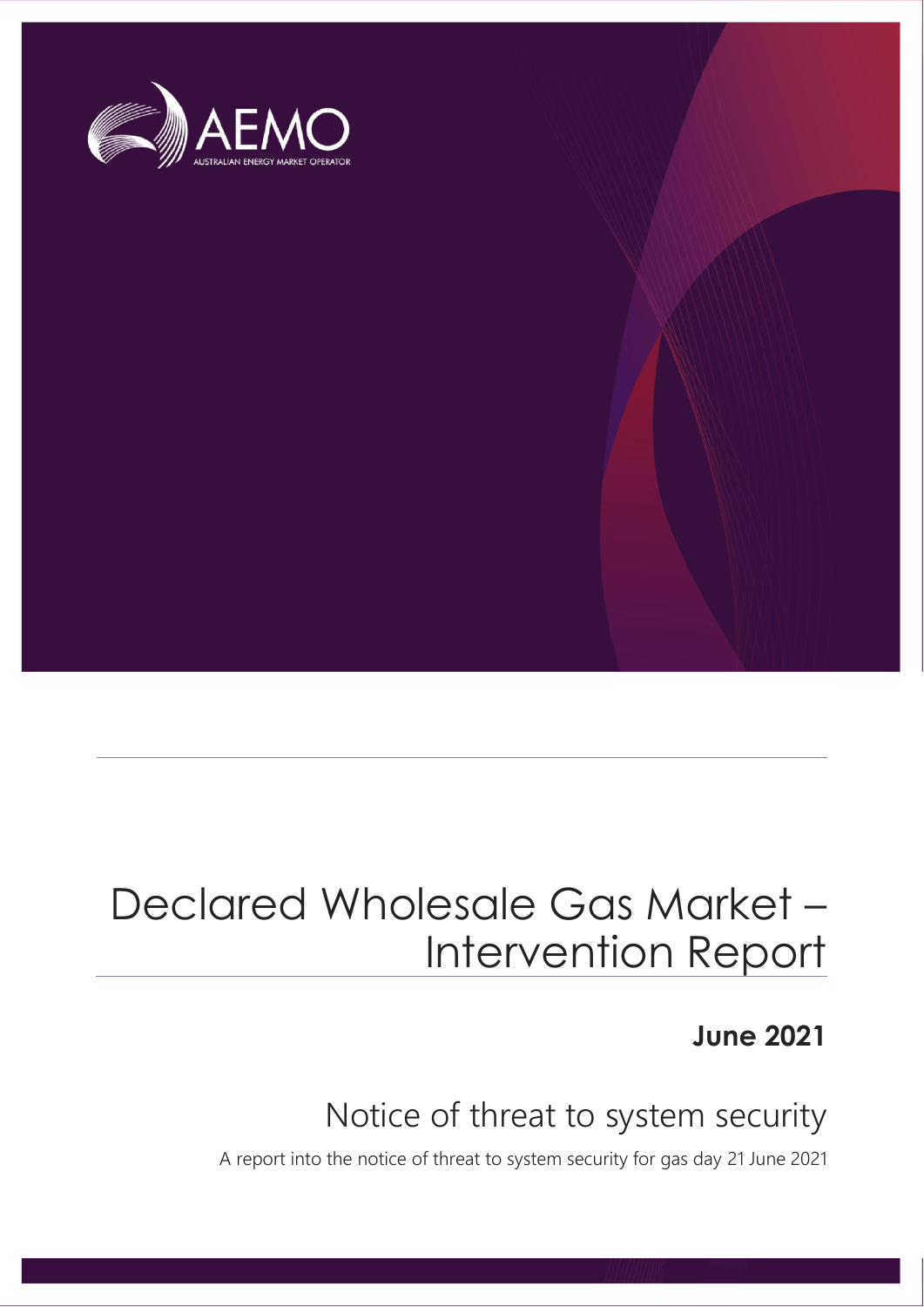# **Important notice**

### **PURPOSE**

AEMO has prepared this report pursuant to rule 351 of the National Gas Rules, using information available as at 28 June 2021, unless otherwise specified.

#### **DISCLAIMER**

AEMO has made every effort to ensure the quality of the information in this report but cannot guarantee its accuracy or completeness. Any views expressed in this report are those of AEMO unless otherwise stated, and may be based on information given to AEMO by other persons.

Accordingly, to the maximum extent permitted by law, AEMO and its officers, employees and consultants involved in the preparation of this report:

- make no representation or warranty, express or implied, as to the currency, accuracy, reliability or completeness of the information in this report; and
- are not liable (whether by reason of negligence or otherwise) for any statements or representations in this report, or any omissions from it, or for any use or reliance on the information in it.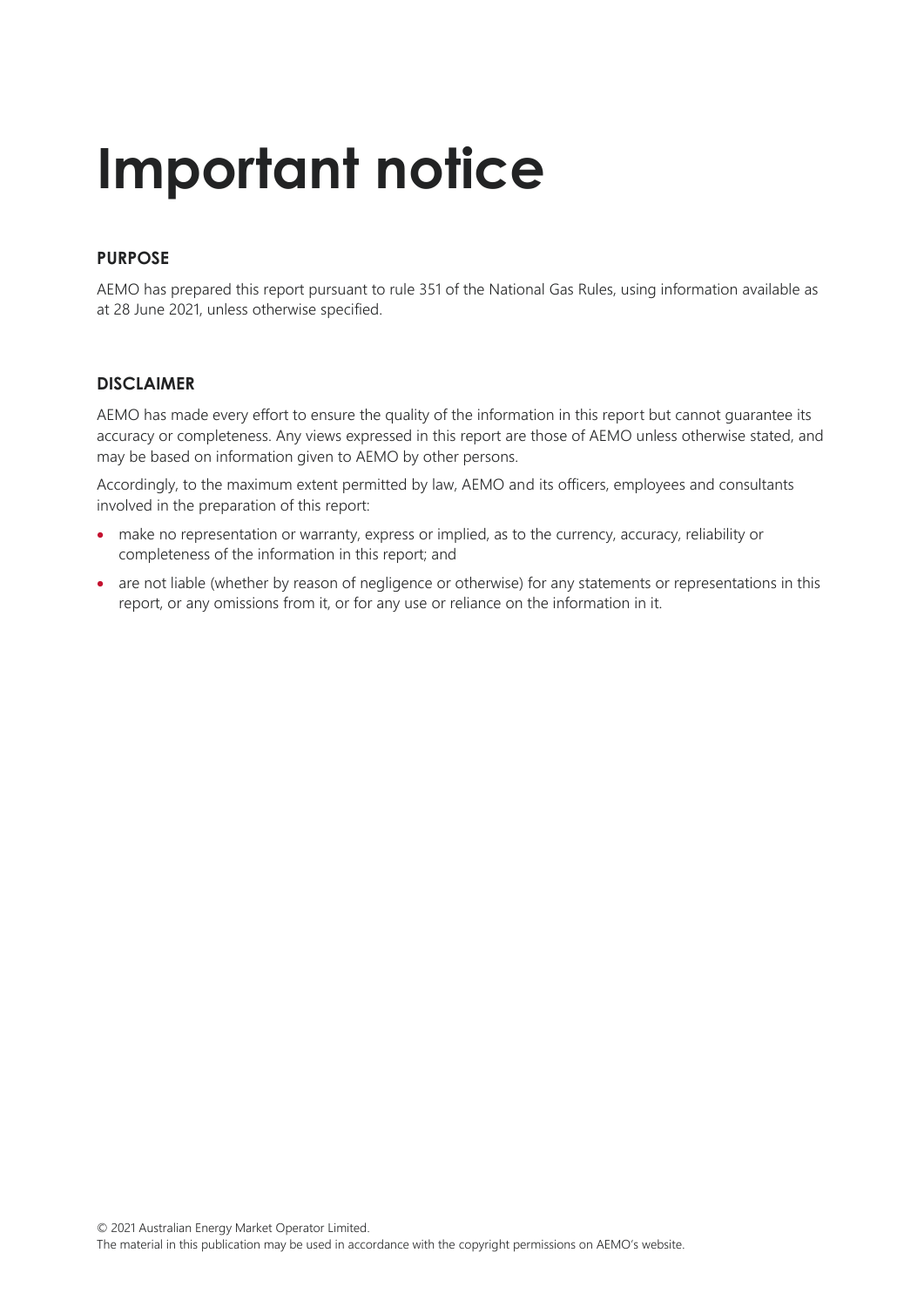## **Contents**

| 1.  | Introduction                             | 4                       |
|-----|------------------------------------------|-------------------------|
| 2.  | <b>Event Summary</b>                     | 4                       |
| 2.1 | Longford supply                          | 5                       |
| 2.2 | Weather profile                          | 5                       |
| 2.3 | Actual System Demand                     | 6                       |
| 3.  | <b>Assessment of event</b>               | $\overline{\mathbf{z}}$ |
| 3.1 | Adequacy of Part 19 of the NGR           | 7                       |
| 3.2 | Appropriateness of actions taken by AEMO | 8                       |
| 3.3 | Cost of intervention                     | 9                       |
| 4.  | Conclusion                               | 9                       |
| A1. | Chronology                               | 10                      |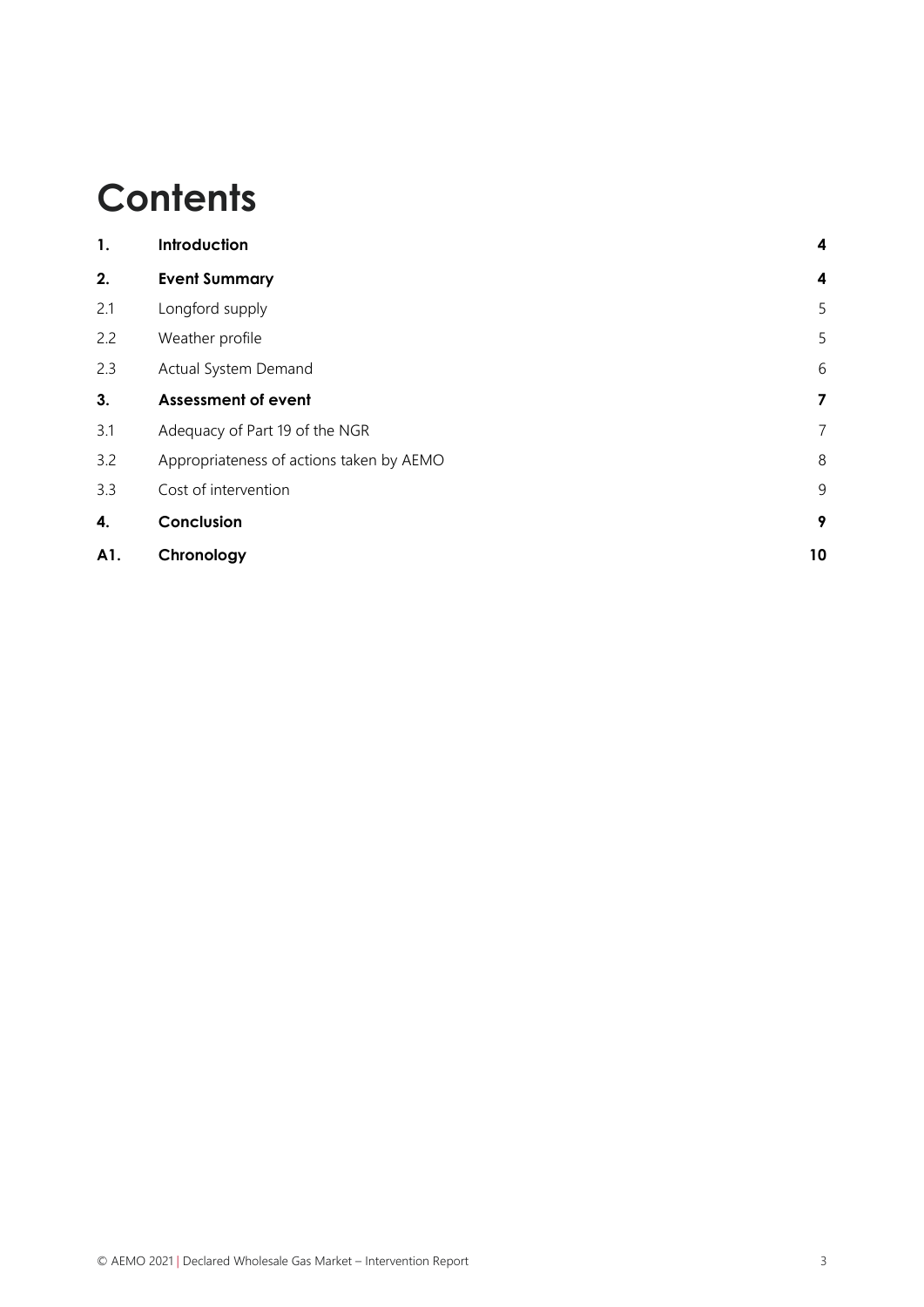# <span id="page-3-0"></span>**1. Introduction**

On Monday 21 June 2021, AEMO notified the market of a threat to system security in the Victorian Declared Wholesale Gas Market (DWGM) due to a trip of an offshore platform impacting the output of Longford Gas Plant (Longford). This reduction in Longford led to a forecast pressure breach at Dandenong City Gate (CG) and Sale CG.

AEMO identified that increased injections from the Dandenong LNG facility, VicHub and/or TasHub, were required to increase net daily injection quantities by 40 TJ. Consequently, AEMO determined that it was appropriate to issue a notice of a threat to system security, seeking a market response, and wait until the next schedule to see if an intervention was required.

If pressures within the DWGM are forecast to fall below minimum operating limits, AEMO can schedule outof-merit-order<sup>1</sup> injections to maintain system security. However, during this event, lower demand and an increase in Longford output resulted in no out-of-merit-order injections being required and there was no impact on the market.

Rule 351 of the National Gas Rules (NGR) requires that AEMO investigate and prepare a report following an event which is or may be a threat to system security. Rule 351 also requires that AEMO assess and advise on:

- the adequacy of the provisions of the NGR relevant to the event or events
- the appropriateness of actions taken by AEMO in relation to the event or events
- the costs incurred by AEMO and Registered participants as a consequence of responding to the event or events.

<span id="page-3-1"></span>This report is published in accordance with rule 351(2) of the NGR. All times used in this report are in Australian Eastern Standard Time (AEST) and a chronology of events is included in Appendix [A1.](#page-9-0)

## **2. Event Summary**

At 12.16 hrs on gas day 21 June 2021, AEMO was notified that there had been a trip of an offshore platform supplying Longford. This trip followed a high-demand morning as a result of cold temperatures and a high level of Gas-fired Power Generation (GPG). At 14.00 hrs AEMO applied a constraint, at Esso Australia's (Esso) request, at Longford injection meter to 701 TJ from 14.00 hrs (a daily reduction of 30 TJ).

A notice of a threat to system security and a call for a market response was issued at 14.48 hrs on 21 June 2021. This was due to the potential for pressure breaches to occur at Dandenong CG and Sale CG as a result of the reduced supply. AEMO indicated that the market could alleviate the threat by increasing injections from the Dandenong LNG Facility, VicHub and/or TasHub injection facilities to obtain an increase in net daily injection quantities of 40TJ.

At 17.31 hrs AEMO notified the market that constraints had been placed on VicHub and TasHub injection/withdrawal meters to profile net injections from 18.00 hrs to 22.00 hrs. At 19.15 hrs AEMO observed that profiling was not occurring at VicHub or TasHub, and contacted both which resulted in the profiling commencing at around 20.00 hrs. This lack of profiling is discussed further in section [3.1.4.](#page-7-1)

<sup>1</sup> Out-of-merit-order injections are scheduled in merit order specific to an injection facility but are our-of-merit-order in context of all bids in the market.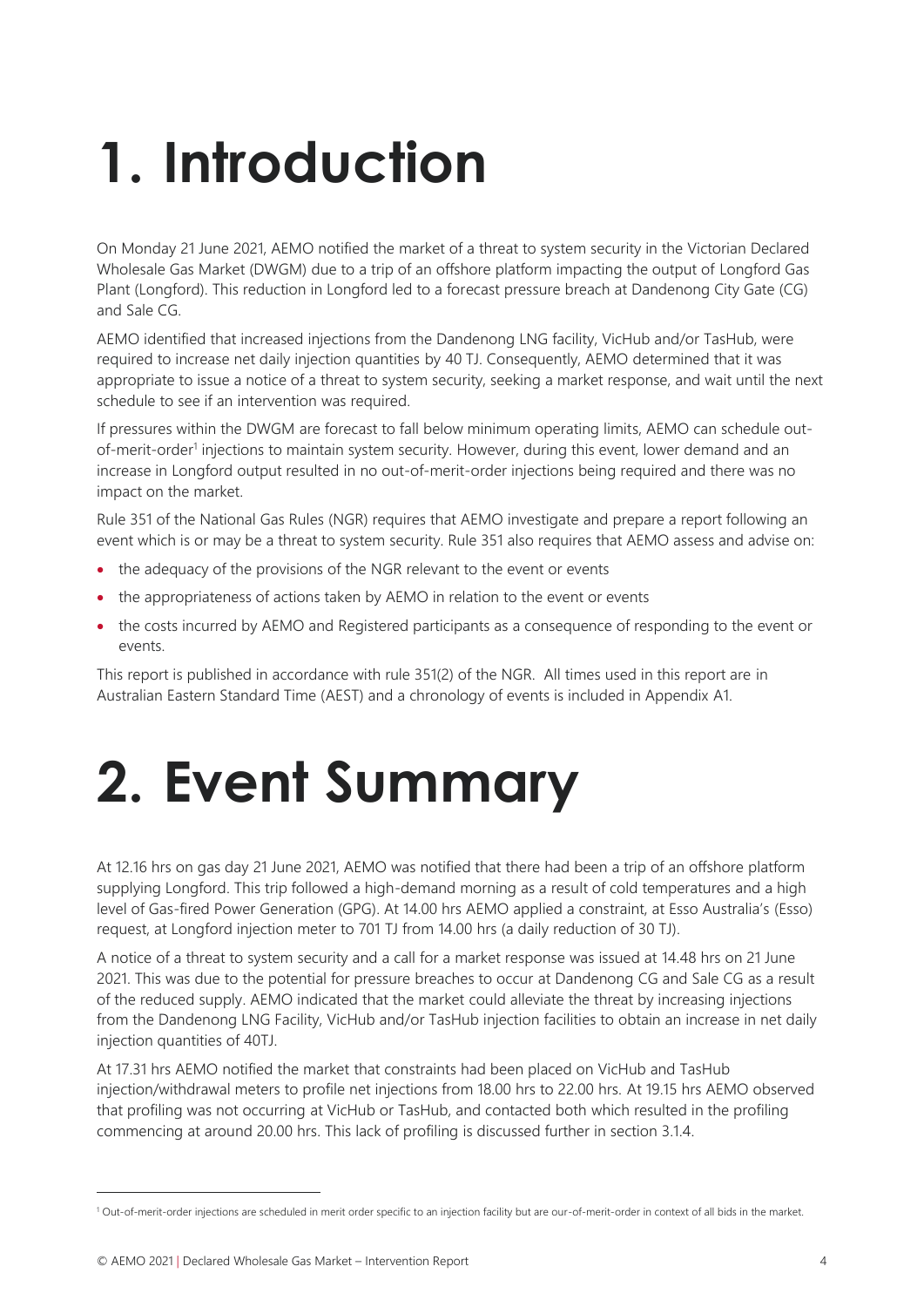At 20.51 hrs Esso advised that the daily volume for Longford would be 634 TJ, a reduction of 60 TJ from previous advice.

In this event there was no requirement for intervention, as demand tracked lower than forecast, and Longford ramped up production during the day. The threat to system security ended at 21.54 hrs on 21 June 2021.

### <span id="page-4-0"></span>2.1 Longford supply

Longford experienced offshore platform issues from mid-morning, and the condition continued to deteriorate until 14.00 hrs such that the market was notified of a threat to system security at 14.48 hrs and an ad hoc schedule was considered, but not used, at 15.20 hrs. As shown in [Figure 1](#page-4-2) Longford eventually ramped up but there was still uncertainty regarding the total daily production.



<span id="page-4-2"></span>**Figure 1 Longford scheduled and actual supply**

### <span id="page-4-1"></span>2.2 Weather profile

Temperature initially tracked slightly lower than forecast but increased above forecast after 09.00 hrs as can be seen in [Figure 2.](#page-5-1) This resulted in the actual demand being lower than forecast over most of the day.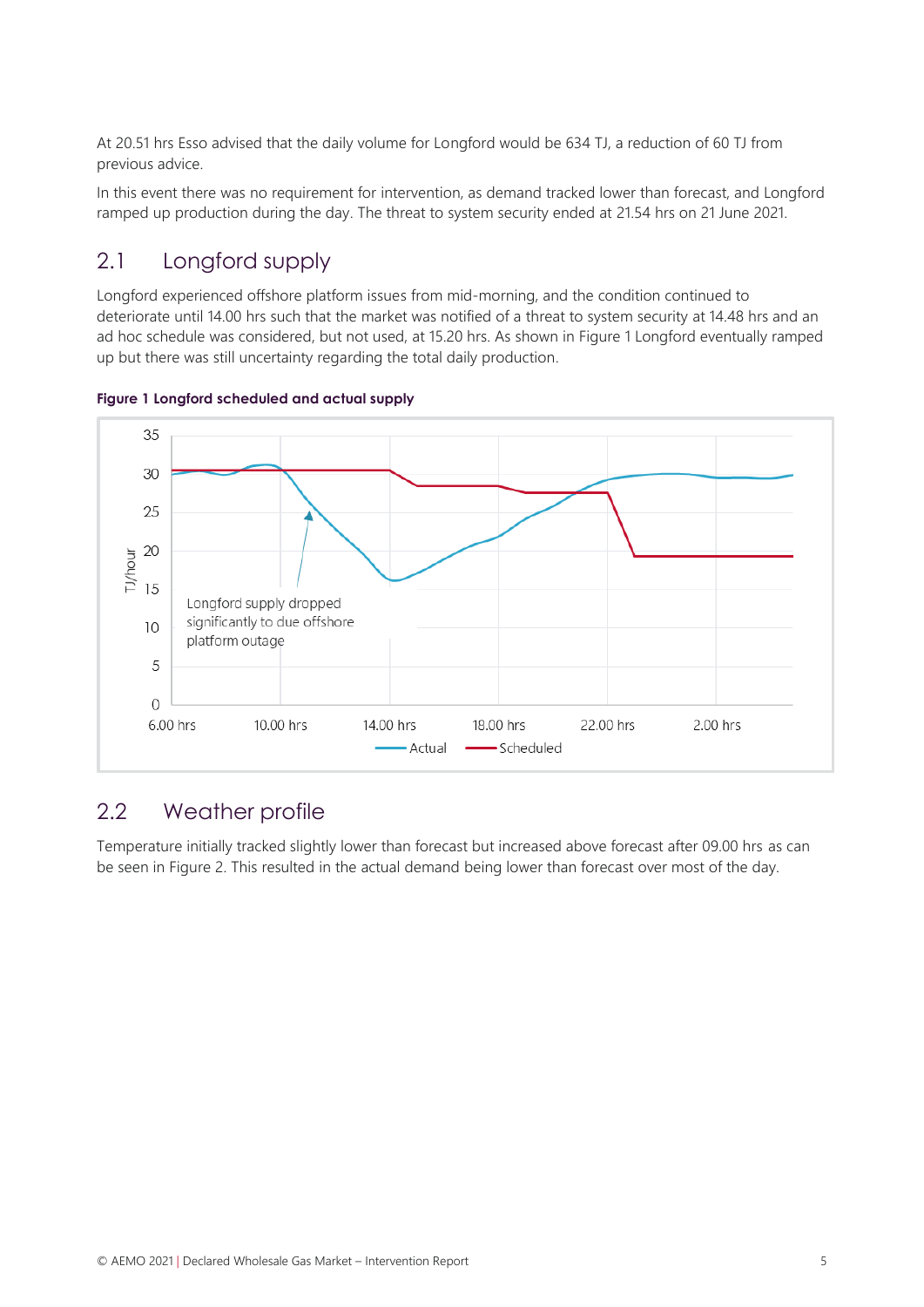

<span id="page-5-1"></span>

### <span id="page-5-0"></span>2.3 Actual System Demand

The demand forecast for AEMO and the Market Participants (MP) can be seen in [Figure 3](#page-6-2) for gas day 21 June 2021. Actual demand tracked relatively closely to the MPs forecast profile. In aggregate, the MPs had forecast a daily system demand of 1,009 TJ and a GPG forecast of 206 TJ at the 6.00 am schedule.

The actual daily demand was 1,168 TJ, which was lower than both the MP and AEMO daily forecast. Forecasts for GPG did not change materially over the day and accounted for 190 TJ of the overall daily demand.

AEMO applied demand forecast overrides of 21 TJ and 35 TJ, at the 10.00 am and 2.00 pm schedules respectively, in line with the Demand Override Methodology<sup>2</sup>. This additional demand override resulted in additional gas being injected at the two schedules and given that overall demand was lower than forecast this action would have helped alleviate the need to intervene in the market.

<sup>&</sup>lt;sup>2</sup> Available at https://aemo.com.au/-/media/files/gas/dwgm/2009-15/demand-override-methodology.pdf.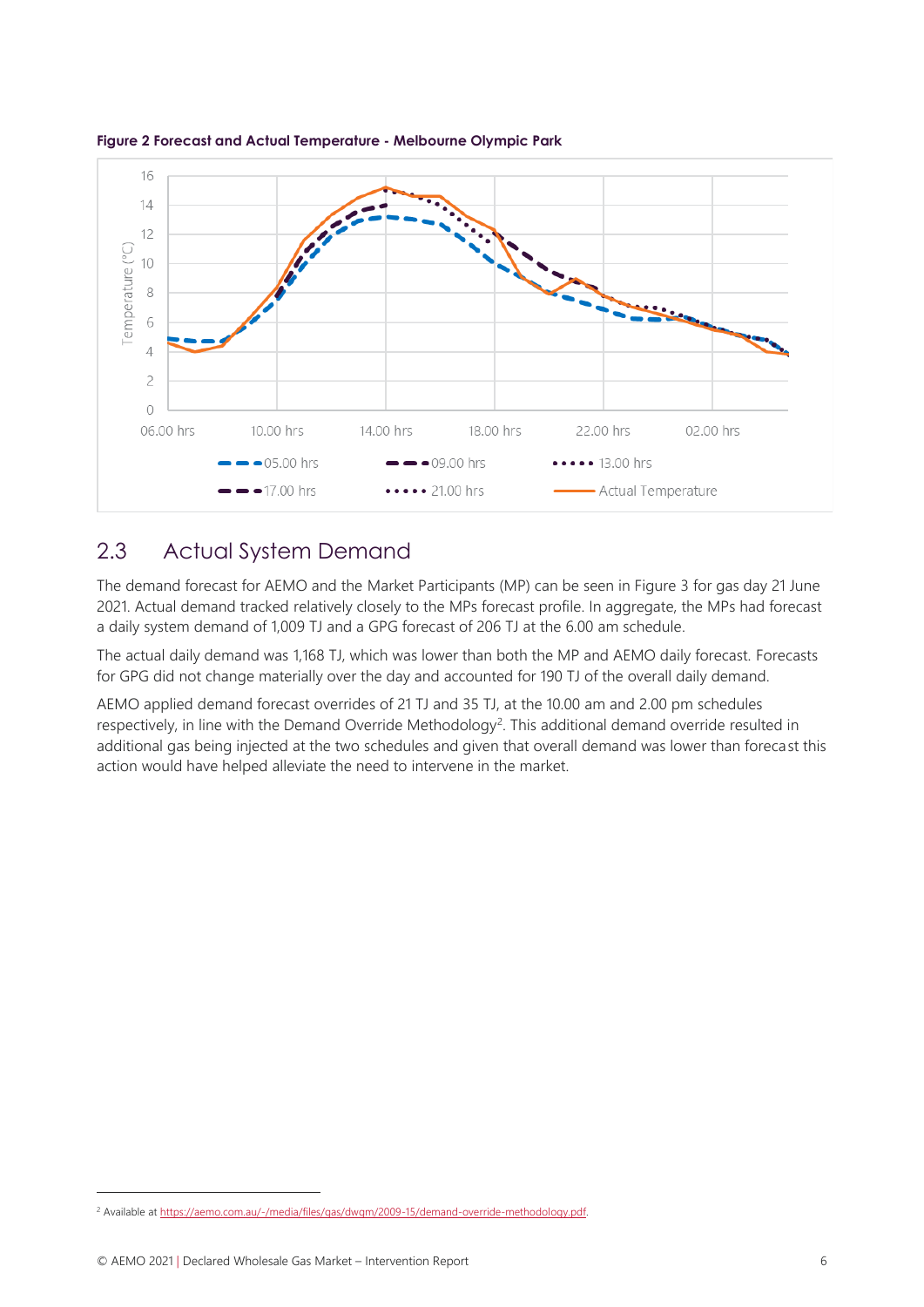

<span id="page-6-2"></span>**Figure 3 Comparison of forecast system demand and actual system demand by schedule**

## <span id="page-6-0"></span>**3. Assessment of event**

At 14.48 hrs on 21 June 2021 AEMO issued a notice of a threat to system security and called for a market response due to an outage at Longford Gas Plant. This section assesses the adequacy of the rules in accordance with their application at the time of the event.

### <span id="page-6-1"></span>3.1 Adequacy of Part 19 of the NGR

AEMO has assessed the application and adequacy of the NGR against the following sections:

- NGR 341 Notice of threat to system security
- NGR 342 Market response to threat to system security
- NGR 351 Intervention Report
- NGR 216 Failure to conform to scheduling instructions

### 3.1.1 Notice of threat to system security

Rule 341 requires that if AEMO believes there is a potential threat to system security, it must notify registered participants, without delay, the details of that threat to system security. In this case, AEMO believed that a threat was indicated by the potential pressure breaches at Dandenong CG and Sale CG due to a combination of high demand and the reduction of Longford production.

### 3.1.2 A market response

AEMO assessed whether an ad hoc schedule would be required and decided that a market response at the next scheduling interval could alleviate any potential demand shortfalls.

As per rule 342, when AEMO considers that a threat to system security could subside without intervention, AEMO must provide Registered participants with information regarding the threat; and any actions required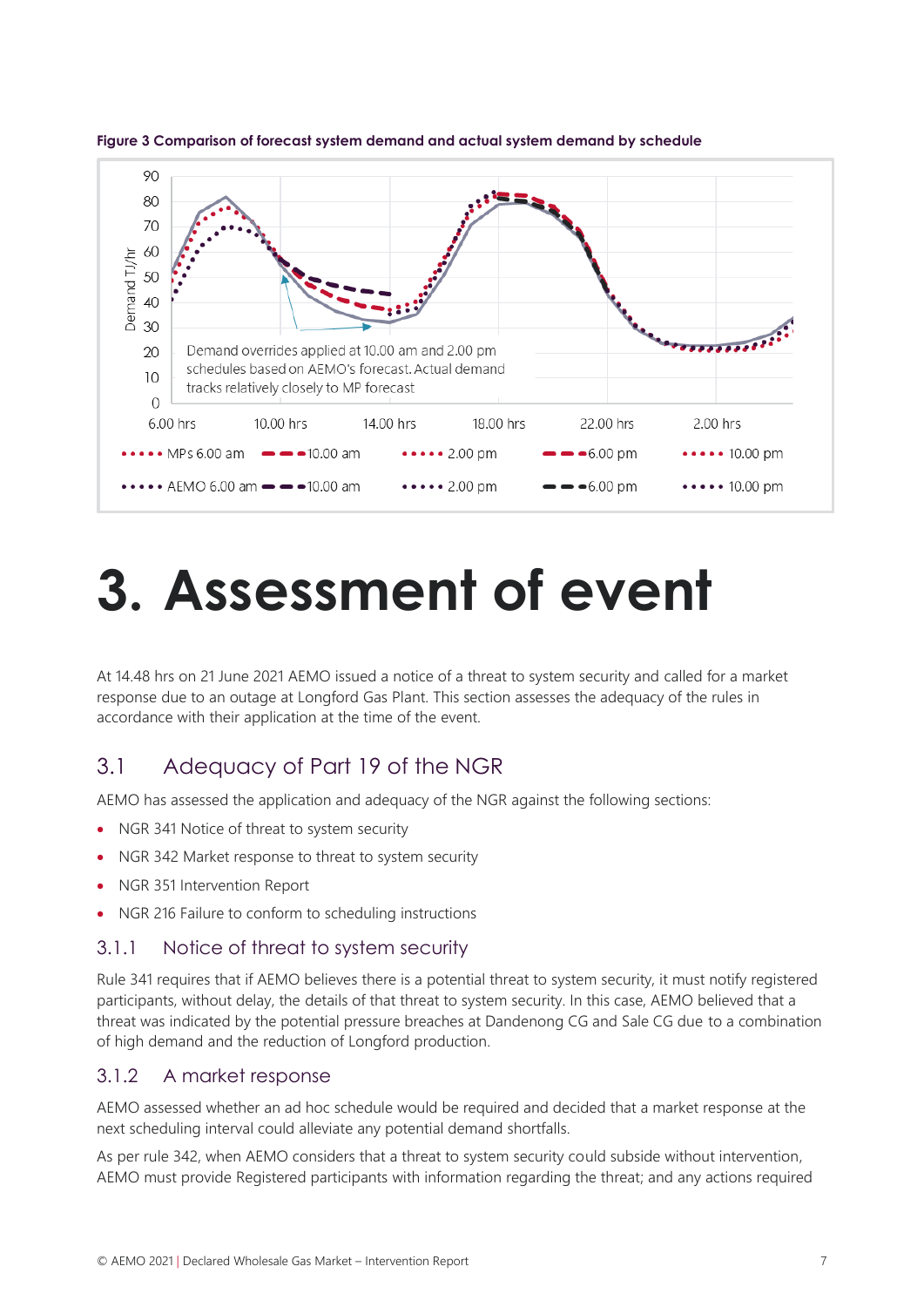that could alleviate the threat. The request in the market response was for an additional 40 TJ of net injections from the Dandenong LNG facility, VicHub and/or TasHub injection facilities.

The Wholesale Market System Security Procedures currently consider that the injection of out-of-merit-order gas is an intervention<sup>3</sup>. AEMO notes that there was sufficient gas bid into the market on this occasion, and if the procedures allowed the gas could be scheduled by constraining this gas into the market without the need to issue a notice of a threat, or calling for a market response.

AEMO's review of the NGR is that this could be achieved without any Rule changes, but with minor changes to the following AEMO Market Procedures:

- Wholesale Market System Security Procedures (Victoria)
- Wholesale Market Gas Scheduling Procedures (Victoria)

AEMO finds that the NGR provisions are adequate, however, AEMO considers that further review and consultation should be undertaken with regards to:

- Whether AEMO must issue a threat to system security to call for a market response where that gas is already bid into the market
- The need to issue a threat to system security to constrain on gas that has already been bid into the market

### 3.1.3 Intervention Report timing

NGR 351 places an obligation on AEMO to publish a report within 10 business days after a threat to system security event. AEMO has adopted the following approach to reporting on these events, wherever possible:

- Investigate and publish a report based on immediately available data within 10 business days of the relevant event.
- Where not all information necessary to complete the required assessment is available, that report will be flagged as preliminary, with a final report to be published once the additional information is received and analysed.

For the purposes of this report, AEMO believes it has all necessary information and does not intend to publish a subsequent report.

### <span id="page-7-1"></span>3.1.4 Failure to conform to scheduling instructions

NGR 216 places an obligation on MPs to comply with scheduling instructions. In this incident AEMO had confirmed with the facility operators of TasHub and VicHub that constraints could be applied, to profile the supply of gas at these points. At 17.31 hrs AEMO notified the market that these constraints had been applied, and the 6.00 pm schedules reflected this.

However, at 19.15 hrs AEMO observed that profiling was not occurring at VicHub or TasHub, and contacted both which resulted in the profiling commencing at around 20.00 hrs. AEMO will investigate this further, as the facility operators are responsible for implementing the physical constraints, but the obligation is on the MPs to ensure that they are conforming with the latest scheduling instructions in all material respects.

### <span id="page-7-0"></span>3.2 Appropriateness of actions taken by AEMO

AEMO's objectives during this event were to:

- Continue to operate in accordance with the NGR and the Wholesale Market Procedures
- Limit the risk of involuntary curtailment to customers including any GPG
- Alleviate the threat to system security and return the DWGM to normal operating conditions.

<sup>&</sup>lt;sup>3</sup> The Procedures specify that injecting out-of-merit-order gas is as per rule 343(1), which is an intervention.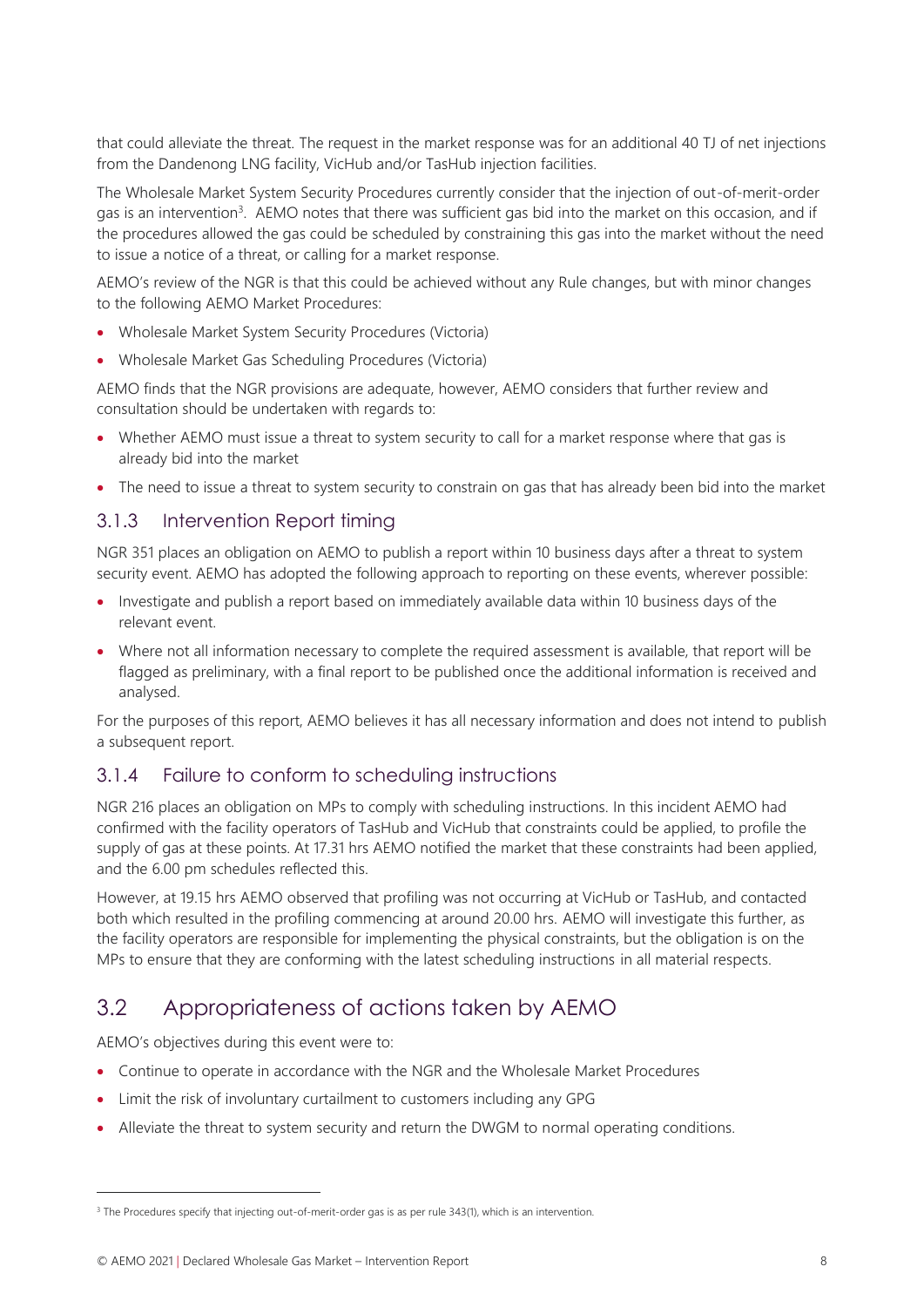NGR 206 requires that AEMO schedule injections into and withdrawals from the DTS in accordance with bids and must:

- Comply with the gas scheduling procedures; and
- Use its reasonable endeavours to operate within the system security procedures

As a result of the reduction in Longford output, AEMO's modelling indicated a potential breach of the minimum operating pressure at Dandenong CG and Sale CG during the 6.00 pm schedule. In this event AEMO took all reasonable steps to assess the forecast and notified the market to alleviate this threat by calling for a market response.

### <span id="page-8-0"></span>3.3 Cost of intervention

AEMO did not require any out-of-merit-order injections to be scheduled in response to the notice of a threat to system security issued for gas day 21 June 2021. As a result, there was no market impact.

# <span id="page-8-1"></span>**4. Conclusion**

AEMO issued a notice of threat to system security in the Victorian Declared Wholesale Gas Market for gas day 21 June 2021 with regards to a potential pressure breach at Dandenong and Sale City Gates. The threat subsided without intervention at 21.54 hrs on 21 June 2021. AEMO was able to place a constraint to profile injections from VicHub and TasHub to support Sale CG pressure, Longford was able to ramp up production, and the actual demand was lower than the forecast demand.

AEMO will further investigate the constraints that were applied at VicHub and TasHub with regards to the possibility that scheduling instructions were not complied with.

Rule 351 of the National Gas Rules (NGR) requires that AEMO investigate and prepare a report following an event which is or may be a threat to system security. AEMO has assessed the application and adequacy of associated NGR provisions and finds that these provisions were applied correctly.

Please direct any feedback or questions regarding this report to [GasMarket.Monitoring@aemo.com.au.](mailto:GasMarket.Monitoring@aemo.com.au)